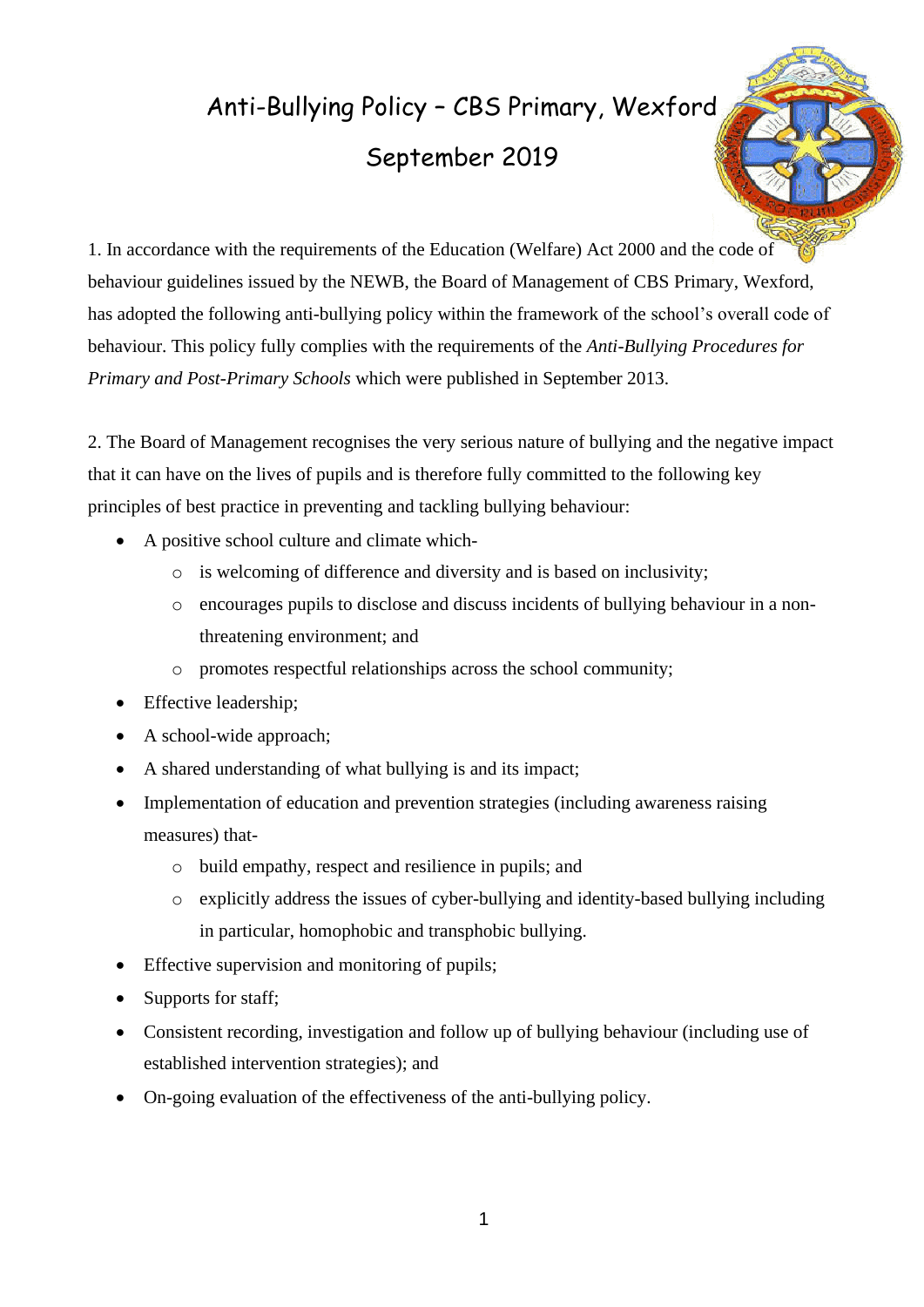3: Definition of bullying and bullying behaviour.

**Bullying is unwanted negative behaviour, verbal, psychological or physical conducted, by an individual or group against another person (or persons) and which is repeated over time and is deliberate.**

The following types of bullying behaviour are included in the definition of bullying:

- deliberate exclusion, malicious gossip and other forms of relational bullying,
- cyber-bullying and
- identity-based bullying such as homophobic bullying, racist bullying, bullying based on a person's membership of the Traveller community and bullying of those with disabilities or special educational needs.

Isolated or once-off incidents of intentional negative behaviour, including a once-off offensive or hurtful text message or other private messaging, do not fall within the definition of bullying and should be dealt with, as appropriate, in accordance with the school's code of behaviour.

However, in the context of this policy, placing a once-off offensive or hurtful public message, image or statement on a social network site or other public forum where that message, image or statement can be viewed and/or repeated by other people will be regarded as bullying behaviour.

Negative behaviour that does not meet this definition of bullying will be dealt with in accordance with the school's code of behaviour.

See appendix 1 for a comprehensive (although not exhaustive) list of bullying behaviours

4. All teaching staff at CBS Primary, Wexford. are deemed relevant teachers regarding the investigating of a bullying matter. Teachers will communicate and work as a team to resolve issues regarding bullying behaviour.

5. In order to ultimately prevent bullying behaviour, the Principal of CBS Primary, Wexford, will offer annual Anti-bullying talks to parents as a meeting early in term 1. Similarly, students will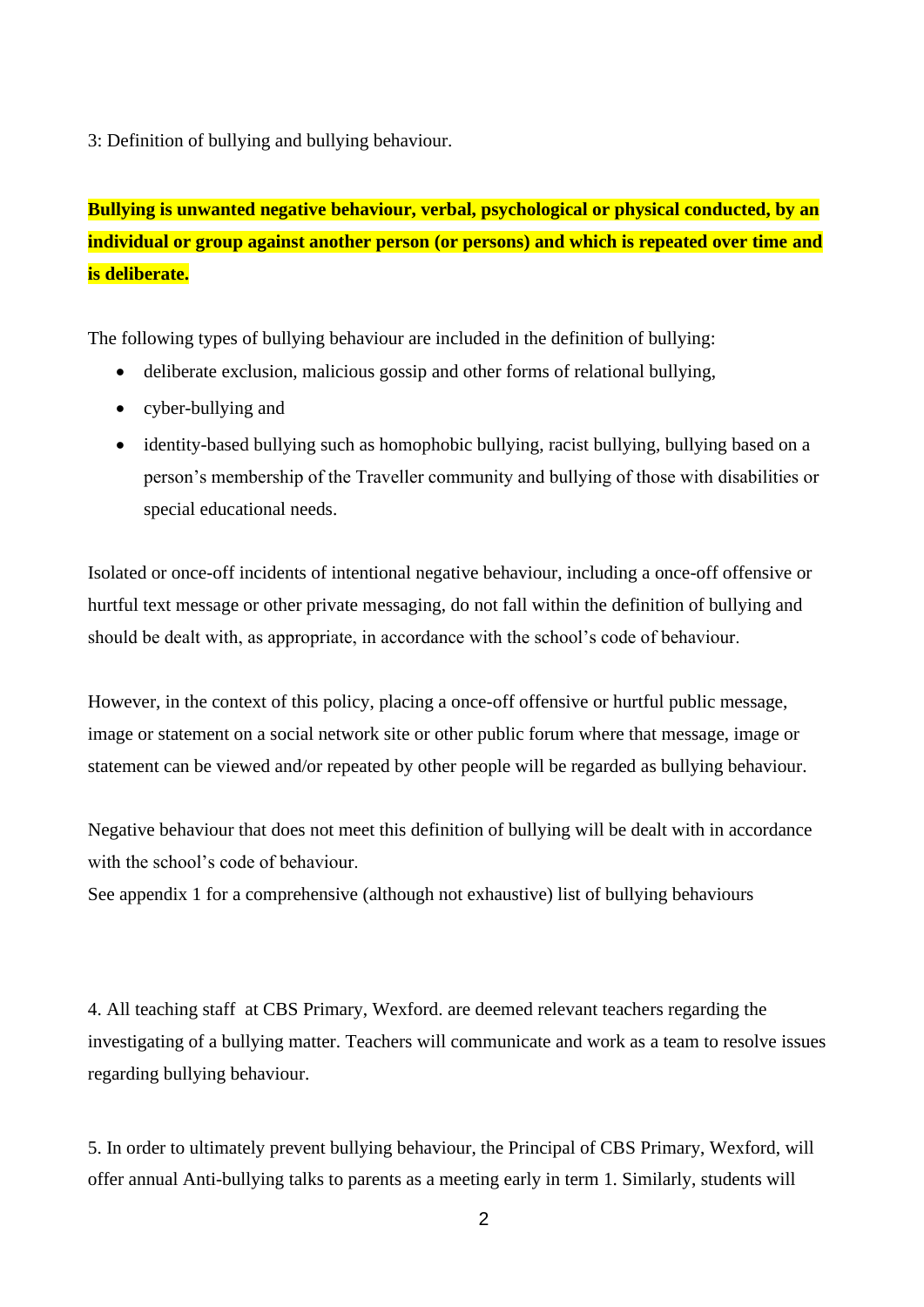receive a lesson/lessons regarding Anti-bullying. Our aim is to educate our children, to teach them to respect diversity and therefore eliminate some of the factors which contribute to bullying behaviour. The education and prevention strategies that will be used by the school are listed in appendix 2

6. The school's procedures for investigation, follow-up and recording of bullying behaviour and the established intervention strategies used by the school for dealing with cases of bullying behaviour are listed in Appendix 4. The ultimate aim will be to resolve the issue at the earliest opportunity. The school will take the approach of educating and explaining bullying behaviour, of teaching the children resilience and instilling confidence in bystanders to assert themselves where and when necessary. **Appendix 4** contains a comprehensive list as prescribed by the Dept. of Education as to procedures for investigating and dealing with bullying.

#### **Procedures for recording bullying behaviour**

6.1 CBS Primary, Wexford has clear procedures for the formal noting and reporting of bullying behaviour and these are documented in the school's anti-bullying policy. All records must be maintained in accordance with relevant data protection legislation. The school's procedures for noting and reporting bullying behaviour shall adhere to the following:

- (i) While all reports, including anonymous reports of bullying shall be investigated and dealt with by the relevant teacher, the relevant teacher will use his/her professional judgement in relation to the records to be kept of these reports, the actions taken and any discussions with those involved regarding same;
- (ii) If it is established by the relevant teacher that bullying has occurred, the relevant teacher will keep appropriate written records which will assist his/her efforts to resolve the issues and restore, as far as is practicable, the relationships of the parties involved.
- (iii) The relevant teacher must use the recording template at **Appendix 3** to record the bullying behaviour in the following circumstances:
	- a) in cases where he/she considers that the bullying behaviour has not been adequately and appropriately addressed within 20 school days after he/she has determined that bullying behaviour occurred.
	- b) in cases of violent incidents; in cases of a hurtful or offensive public message.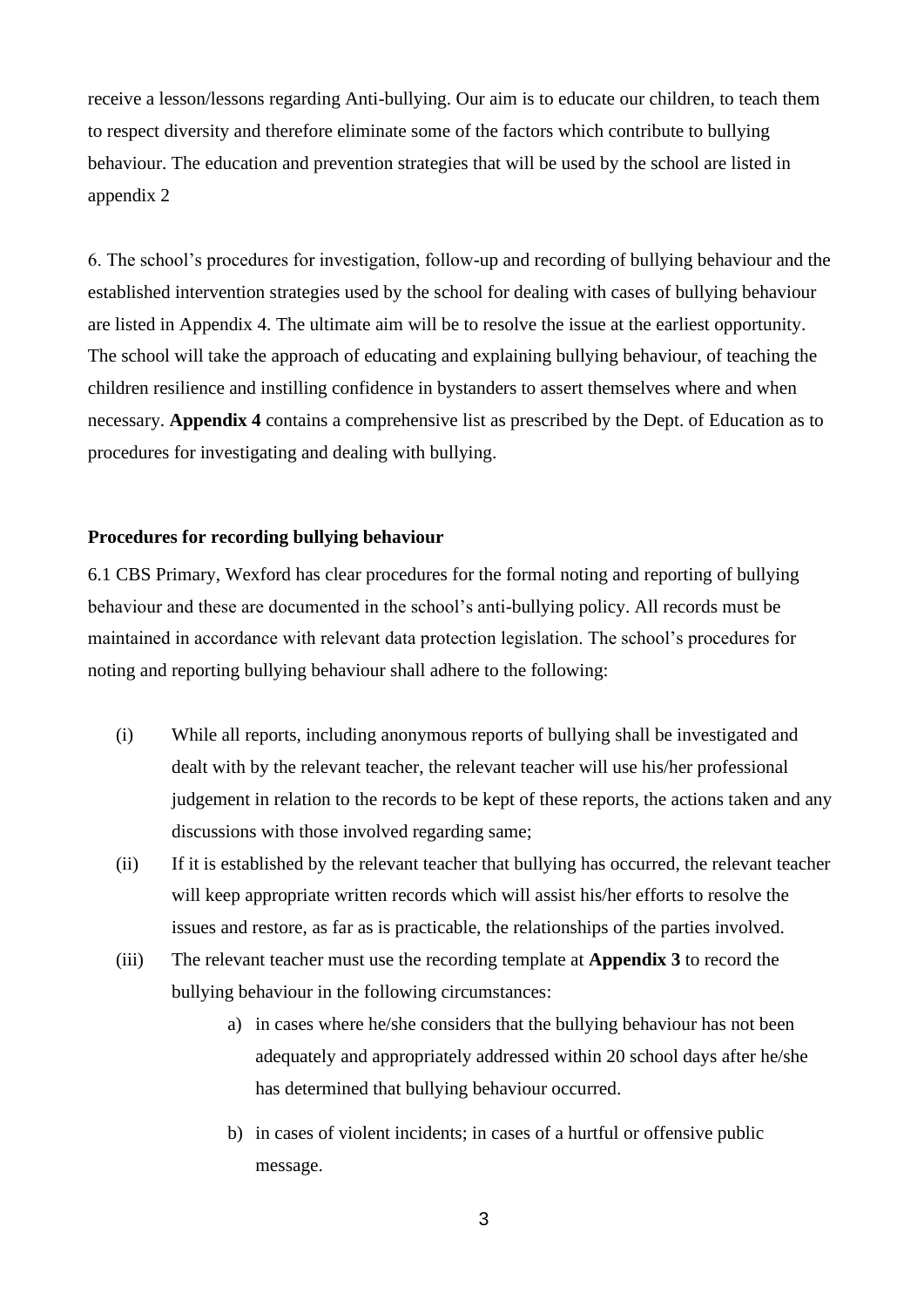In each of the circumstances at (a) and (b) above, the recording template at **Appendix 3** must be completed in full and retained by the teacher in question and a copy provided to the Principal or Deputy Principal as applicable. It should also be noted that the timeline for recording bullying behaviour in the recording template at **Appendix 3** does not in any way preclude the relevant teacher from consulting the Principal or Deputy Principal at an earlier stage in relation to a case. It should be noted that the staff of CBS Primary, Wexford, have adopted a template for the initial reporting of bullying incidents. Alleged bullying reports may be recorded on the adopted template, at the discretion of the relevant teacher and investigated thereafter. Findings of the relevant teacher will be recorded on the template also. These alleged reports will be stored in a secure file separate to the child's personal school file. The rational here is to ensure issues do not arise in the longer term.

7. The school's programme of support for working with pupils affected by bullying is as follows:

- Restorative Practices using a restorative approach to resolve the issues and restore, as far as is practicable, the relationships of the parties involved.
- Self-esteem building activities
- Conferences with class teacher / principal as appropriate
- Time out in other classrooms if required by pupil.
- Small group work to assist in building social skills.
- Buddy work to assist in self-esteem, self-confidence and social skills.
- Assisting younger classes confidence and esteem building.
- Referral to NEPS.
- Referral to external agencies such as School Completion Programme, NEPS, HSE, CAMHS, NEWB etc.

#### **8. Supervision and Monitoring of Pupils**

The Board of Management confirms that appropriate supervision and monitoring policies and practices are in place to both prevent and deal with bullying behaviour and to facilitate early intervention where possible.

#### **9. Prevention of Harassment**

The Board of Management confirms that the school will, in accordance with its obligations under equality legislation, take all such steps that are reasonably practicable to prevent the sexual harassment of pupils or staff or the harassment of pupils or staff on any of the nine grounds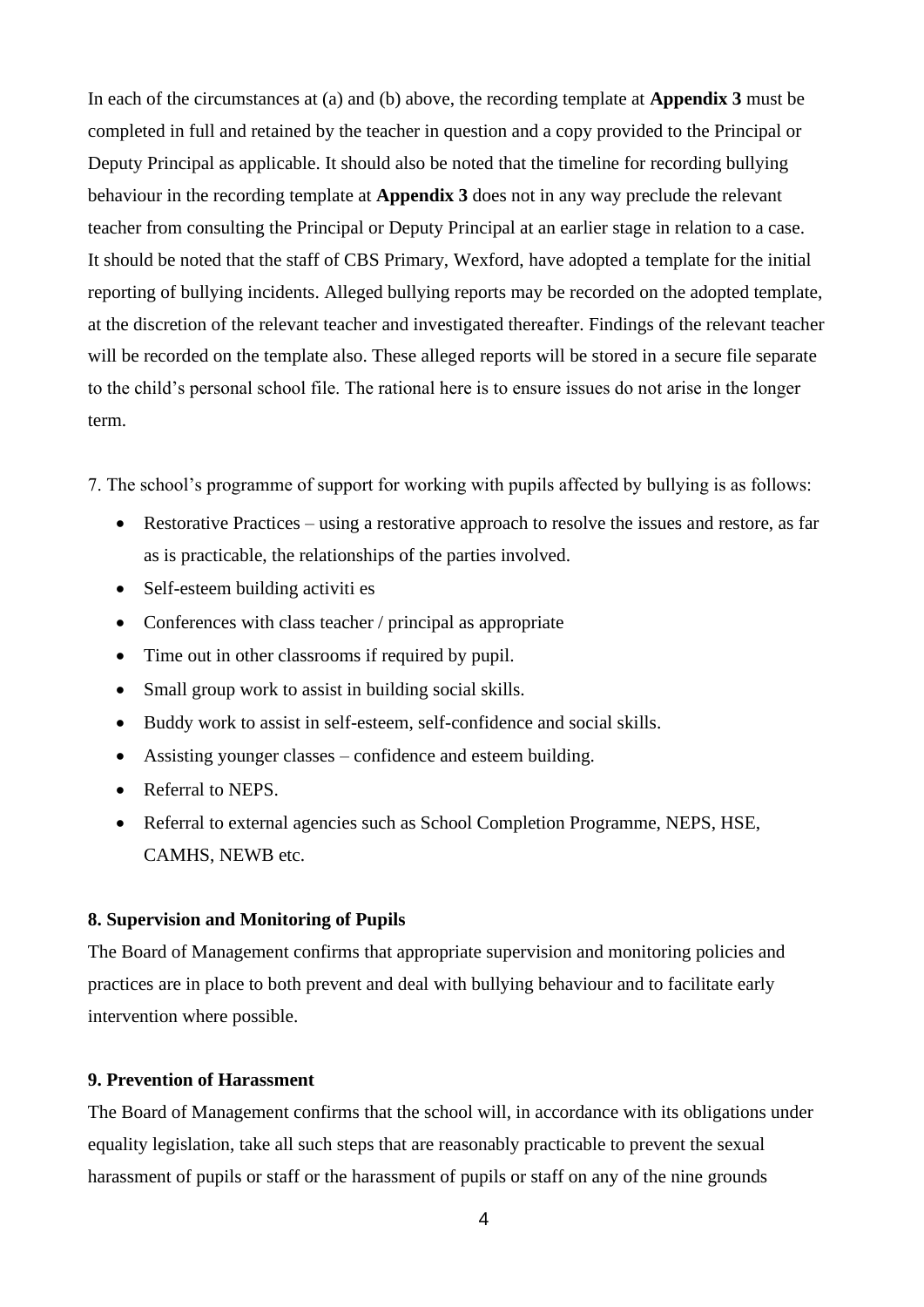specified i.e. gender including transgender, civil status, family status, sexual orientation, religion, age, disability, race and membership of the Traveller community.

#### **10. This policy was adopted by the Board of Management on \_\_\_\_\_\_\_\_\_\_\_\_\_\_\_\_** .

11. This policy has been made available to school personnel, published on the school website and provided to the Parents' Association. A copy of this policy will be made available to the Department and the patron if requested.

12. This policy and its implementation will be reviewed by the Board of Management once in every school year. Written notification that the review has been completed will be made available to school personnel, published on the school website and provided to the Parents' Association. A record of the review and its outcome will be made available, if requested, to the patron and the Department.

| (Chairperson of Board of Management)                     | (Principal) |  |
|----------------------------------------------------------|-------------|--|
| Date: $\frac{1}{\sqrt{1-\frac{1}{2}} \cdot \frac{1}{2}}$ | Date:       |  |

Date of next review: \_\_\_\_\_\_\_\_\_\_\_\_\_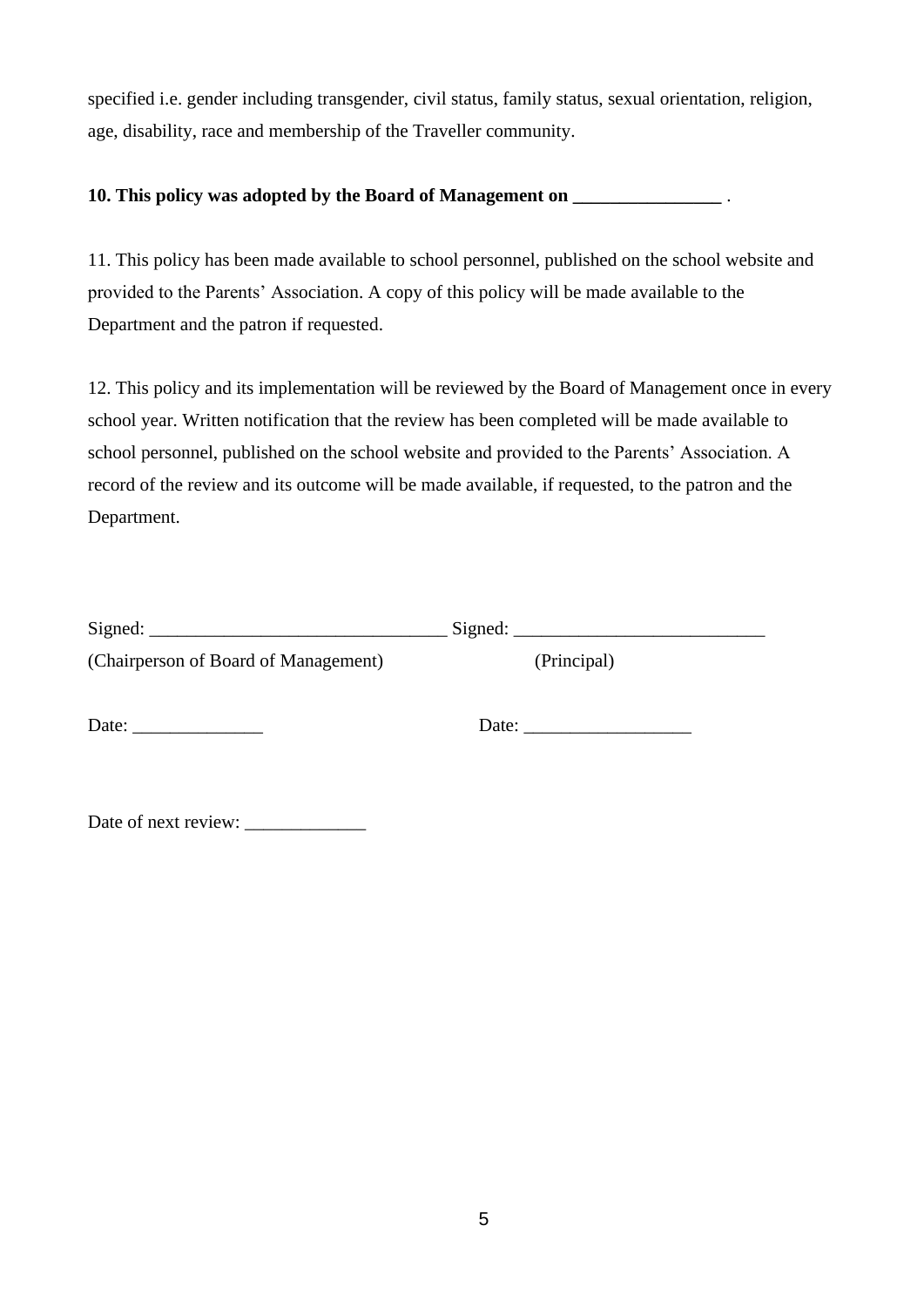| <b>General behaviours</b><br>which apply to all<br>types of bullying | Harassment based on any of the nine grounds in the equality<br>legislation e.g. sexual harassment, homophobic bullying,<br>racist bullying etc.<br>Physical aggression<br>$\bullet$<br>Damage to property<br>$\bullet$<br>Name calling<br>٠<br>Slagging<br>$\bullet$<br>The production, display or circulation of written words,<br>$\bullet$<br>pictures or other materials aimed at intimidating another<br>person<br>Offensive graffiti<br>$\bullet$<br>Extortion<br>$\bullet$<br>Intimidation<br>٠<br>Insulting or offensive gestures<br>$\bullet$<br>The "look"<br>$\bullet$<br>Invasion of personal space<br>٠<br>A combination of any of the types listed.<br>$\bullet$ |
|----------------------------------------------------------------------|--------------------------------------------------------------------------------------------------------------------------------------------------------------------------------------------------------------------------------------------------------------------------------------------------------------------------------------------------------------------------------------------------------------------------------------------------------------------------------------------------------------------------------------------------------------------------------------------------------------------------------------------------------------------------------|
| Cyber                                                                | <b>Denigration:</b> Spreading rumors, lies or gossip to hurt a<br>$\bullet$<br>person's reputation                                                                                                                                                                                                                                                                                                                                                                                                                                                                                                                                                                             |
|                                                                      | Harassment: Continually sending vicious, mean or<br>٠                                                                                                                                                                                                                                                                                                                                                                                                                                                                                                                                                                                                                          |
|                                                                      | disturbing messages to an individual                                                                                                                                                                                                                                                                                                                                                                                                                                                                                                                                                                                                                                           |
|                                                                      | <b>Impersonation:</b> Posting offensive or aggressive messages<br>$\bullet$                                                                                                                                                                                                                                                                                                                                                                                                                                                                                                                                                                                                    |
|                                                                      | under another person's name                                                                                                                                                                                                                                                                                                                                                                                                                                                                                                                                                                                                                                                    |
|                                                                      | Flaming: Using inflammatory or vulgar words to provoke an<br>٠                                                                                                                                                                                                                                                                                                                                                                                                                                                                                                                                                                                                                 |
|                                                                      | online fight                                                                                                                                                                                                                                                                                                                                                                                                                                                                                                                                                                                                                                                                   |
|                                                                      | Trickery: Fooling someone into sharing personal<br>$\bullet$                                                                                                                                                                                                                                                                                                                                                                                                                                                                                                                                                                                                                   |
|                                                                      | information which you then post online                                                                                                                                                                                                                                                                                                                                                                                                                                                                                                                                                                                                                                         |
|                                                                      | <b>Outing:</b> Posting or sharing confidential or compromising<br>٠                                                                                                                                                                                                                                                                                                                                                                                                                                                                                                                                                                                                            |
|                                                                      | information or images                                                                                                                                                                                                                                                                                                                                                                                                                                                                                                                                                                                                                                                          |
|                                                                      | <b>Exclusion:</b> Purposefully excluding someone from an online                                                                                                                                                                                                                                                                                                                                                                                                                                                                                                                                                                                                                |
|                                                                      | group                                                                                                                                                                                                                                                                                                                                                                                                                                                                                                                                                                                                                                                                          |
|                                                                      | Cyber stalking: Ongoing harassment and denigration that                                                                                                                                                                                                                                                                                                                                                                                                                                                                                                                                                                                                                        |
|                                                                      | causes a person considerable fear for his/her safety                                                                                                                                                                                                                                                                                                                                                                                                                                                                                                                                                                                                                           |
|                                                                      | Silent telephone/mobile phone call                                                                                                                                                                                                                                                                                                                                                                                                                                                                                                                                                                                                                                             |
|                                                                      | Abusive telephone/mobile phone calls                                                                                                                                                                                                                                                                                                                                                                                                                                                                                                                                                                                                                                           |
|                                                                      | Abusive text messages                                                                                                                                                                                                                                                                                                                                                                                                                                                                                                                                                                                                                                                          |
|                                                                      | Abusive email                                                                                                                                                                                                                                                                                                                                                                                                                                                                                                                                                                                                                                                                  |
|                                                                      | Abusive communication on social networks e.g.                                                                                                                                                                                                                                                                                                                                                                                                                                                                                                                                                                                                                                  |
|                                                                      | Facebook/Ask.fm/Twitter/You Tube or on games consoles                                                                                                                                                                                                                                                                                                                                                                                                                                                                                                                                                                                                                          |
|                                                                      | Abusive website comments/Blogs/Pictures                                                                                                                                                                                                                                                                                                                                                                                                                                                                                                                                                                                                                                        |
|                                                                      | Abusive posts on any form of communication technology                                                                                                                                                                                                                                                                                                                                                                                                                                                                                                                                                                                                                          |

## **Appendix 1: Examples of bullying behaviours**

## **Identity Based Behaviours**

**Including any of the nine discriminatory grounds mentioned in Equality Legislation** (gender including transgender, civil status, family status, sexual orientation, religion, age, disability, race and membership of the Traveller community).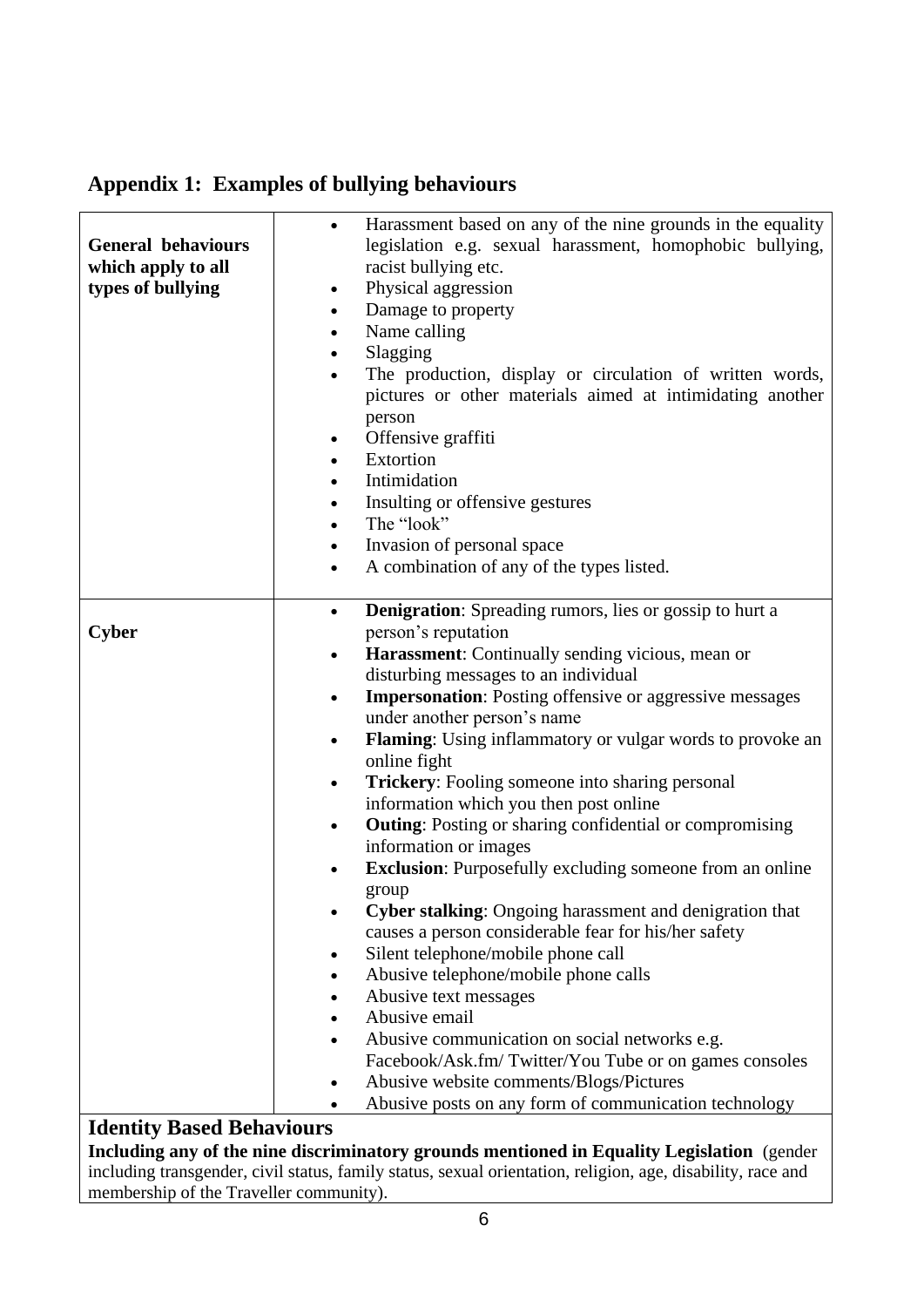| Homophobic and<br><b>Transgender</b><br>Race, nationality,<br>ethnic background<br>and membership of<br>the Traveller<br>community | Spreading rumours about a person's sexual orientation<br>$\bullet$<br>Taunting a person of a different sexual orientation<br>$\bullet$<br>Name calling e.g. Gay, queer, lesbianused in a derogatory<br>$\bullet$<br>manner<br>Physical intimidation or attacks<br>$\bullet$<br>Threats<br>$\bullet$<br>Discrimination, prejudice, comments or insults about colour,<br>$\bullet$<br>nationality, culture, social class, religious beliefs, ethnic or<br>traveller background<br>Exclusion on the basis of any of the above                       |
|------------------------------------------------------------------------------------------------------------------------------------|--------------------------------------------------------------------------------------------------------------------------------------------------------------------------------------------------------------------------------------------------------------------------------------------------------------------------------------------------------------------------------------------------------------------------------------------------------------------------------------------------------------------------------------------------|
| <b>Relational</b>                                                                                                                  | This involves manipulating relationships as a means of bullying.<br>Behaviours include:<br>Malicious gossip<br>$\bullet$<br>Isolation & exclusion<br>$\bullet$<br>Ignoring<br>$\bullet$<br>Excluding from the group<br>$\bullet$<br>Taking someone's friends away<br>$\bullet$<br>"Bitching"<br>$\bullet$<br>Spreading rumours<br>$\bullet$<br>Breaking confidence<br>$\bullet$<br>Talking loud enough so that the victim can hear<br>$\bullet$<br>The "look"<br>$\bullet$<br>Use or terminology such as 'nerd' in a derogatory way<br>$\bullet$ |
| <b>Sexual</b>                                                                                                                      | Unwelcome or inappropriate sexual comments or touching<br>$\bullet$<br>Harassment<br>$\bullet$                                                                                                                                                                                                                                                                                                                                                                                                                                                   |
| <b>Special Educational</b><br><b>Needs, Disability</b>                                                                             | Name calling<br>$\bullet$<br>Taunting others because of their disability or learning needs<br>$\bullet$<br>Taking advantage of some pupils' vulnerabilities and limited<br>$\bullet$<br>capacity to recognise and defend themselves against bullying<br>Taking advantage of some pupils' vulnerabilities and limited<br>$\bullet$<br>capacity to understand social situations and social cues.<br>Mimicking a person's disability<br>$\bullet$<br>Setting others up for ridicule                                                                 |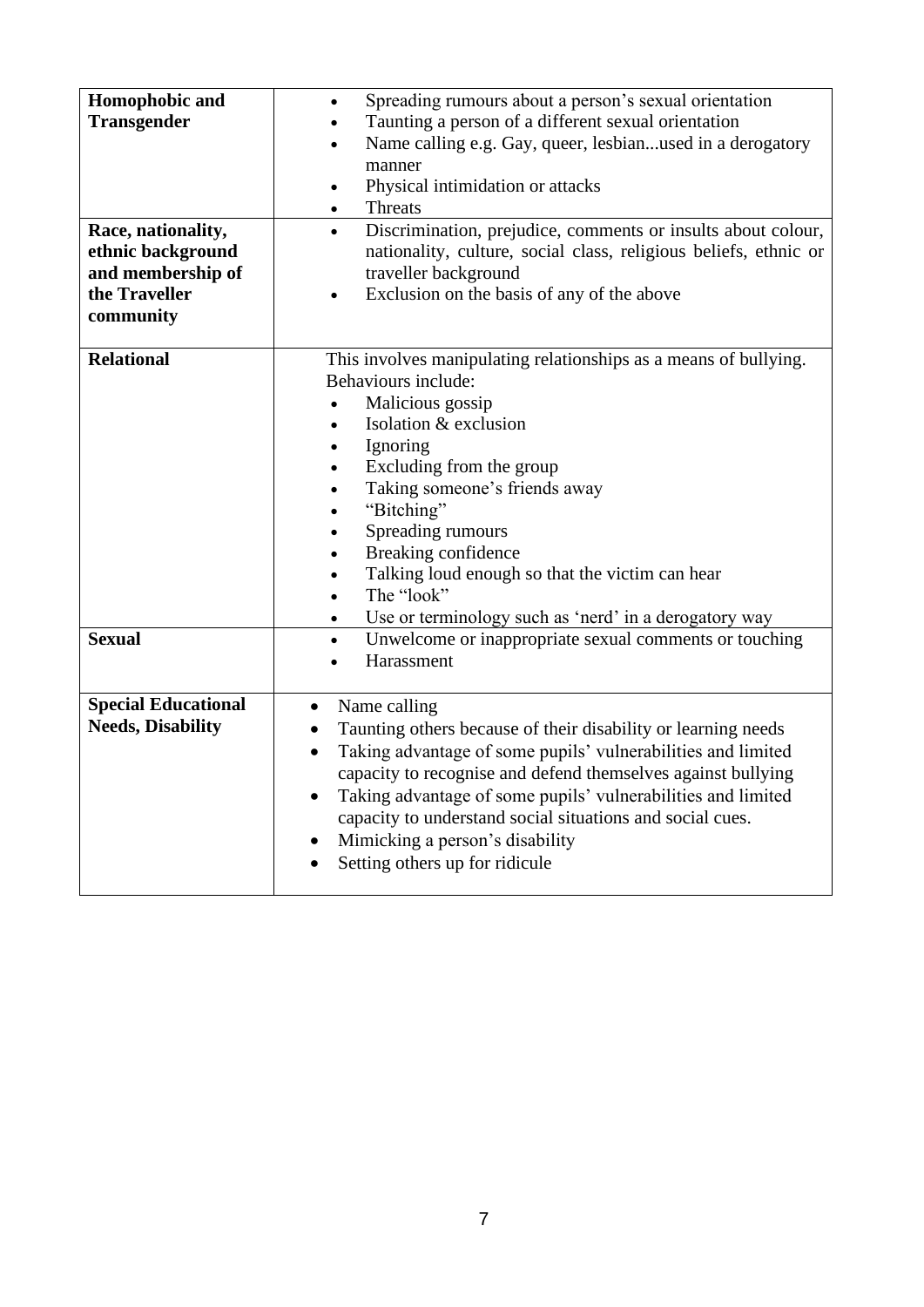## **Appendix 2: Strategies and Programmes to prevent bullying behaviour**

- Stay Safe Programme
- Restorative Practices using a restorative approach to investigate and resolve the issues and restore, as far as is practicable, the relationships of the parties involved.
- The practices and principles of Incredible Years.
- Walk Tall Programme
- Weaving Wellbeing
- Webwise.ie Internet Safety Programme
- Anti-bullying workshops
- Guest Speakers
- Engaging with School Completion to avail of programmes where available
- Policies within the school such as the Code of Behaviour and Anti-Bullying Policy.
- 1999 Revised Primary Schools Curriculum, particularly the S.P.H.E. and R.E. curricula.
- Supervision and monitoring of classrooms, corridors, school grounds, school tours and extra- curricular activities. Non-teaching and ancillary staff will be encouraged to be vigilant and report issues to relevant teachers. Supervision will also apply to monitoring student use of communication technology within the school.
- A school-wide approach to the fostering of respect for all members of the school community.
- The promotion of the value of diversity to address issues of prejudice and stereotyping, and highlight the unacceptability of bullying behaviour.
- The fostering and enhancing of the self-esteem of all our pupils through both curricular and extracurricular activities. Pupils will be provided with opportunities to develop a positive sense of self-worth through formal and informal interactions.
- Encourage a culture of telling, with particular emphasis on the importance of bystanders. In that way pupils will gain confidence in 'telling'. This confidence factor is of vital importance. It should be made clear to all pupils that when they report incidents of bullying they are not considered to be telling tales but are behaving responsibly.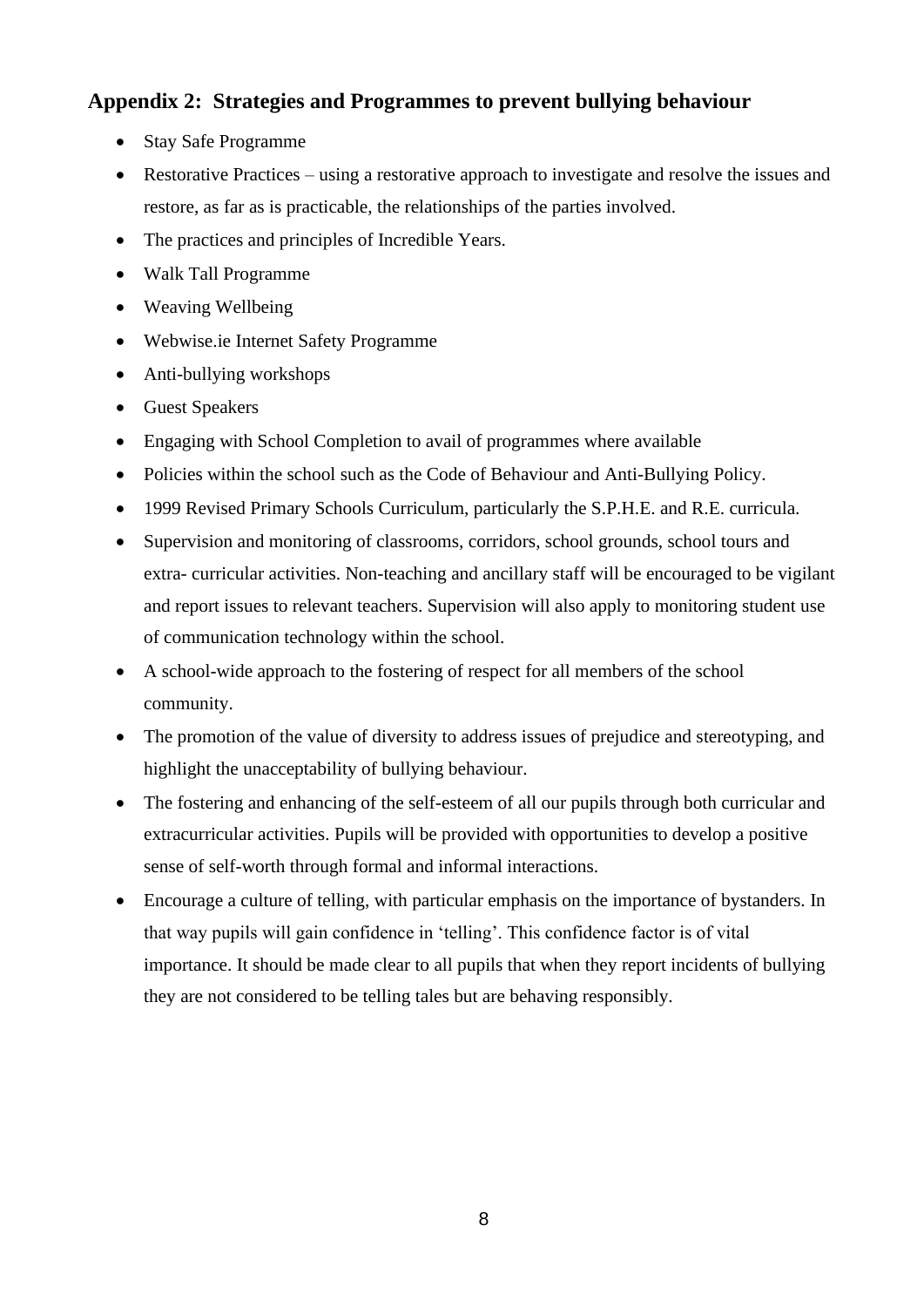## **Appendix 3 Template for recording bullying behaviour**

#### **1. Name of pupil being bullied and class group**

Name \_\_\_\_\_\_\_\_\_\_\_\_\_\_\_\_\_\_\_\_\_\_\_\_\_\_\_\_\_\_\_\_\_\_\_\_\_\_\_\_\_Class\_\_\_\_\_\_\_\_\_\_\_\_\_\_\_\_\_\_

#### **2. Name(s) and class(es) of pupil(s) engaged in bullying behaviour**

**3. Source** of bullying concern/report (tick ont box(es)) $*$ 

| relevant box(es)) <sup>*</sup> |  |
|--------------------------------|--|
| Pupil concerned                |  |
| Other pupil                    |  |
| Parent                         |  |
| Teacher                        |  |
| Other                          |  |

#### **4. Location** of incidents (tick relevant  $box(es))^*$

| Playground        |  |
|-------------------|--|
| Classroom         |  |
| Corridor          |  |
| Toilets           |  |
| <b>School Bus</b> |  |
| Other             |  |

#### **5. Name of person(s) who reported** the bullying concern

#### **6. Type** of Bullying Behaviour (tick the relevant box(es))\*

| Physical Aggression   | Cyber-bullying   |  |
|-----------------------|------------------|--|
| Damage to Property    | Intimidation     |  |
| Isolation / Exclusion | Malicious Gossip |  |
| Name Calling          | Other (specify)  |  |

#### **7. Where the behaviour is regarded as identity-based bullying, indicate the relevant category:**

| Homophobic | Disability / SEN<br>related | Racist | Membership of<br><b>Traveller</b><br><b>Community</b> | <b>Other</b> (specify) |
|------------|-----------------------------|--------|-------------------------------------------------------|------------------------|
|            |                             |        |                                                       |                        |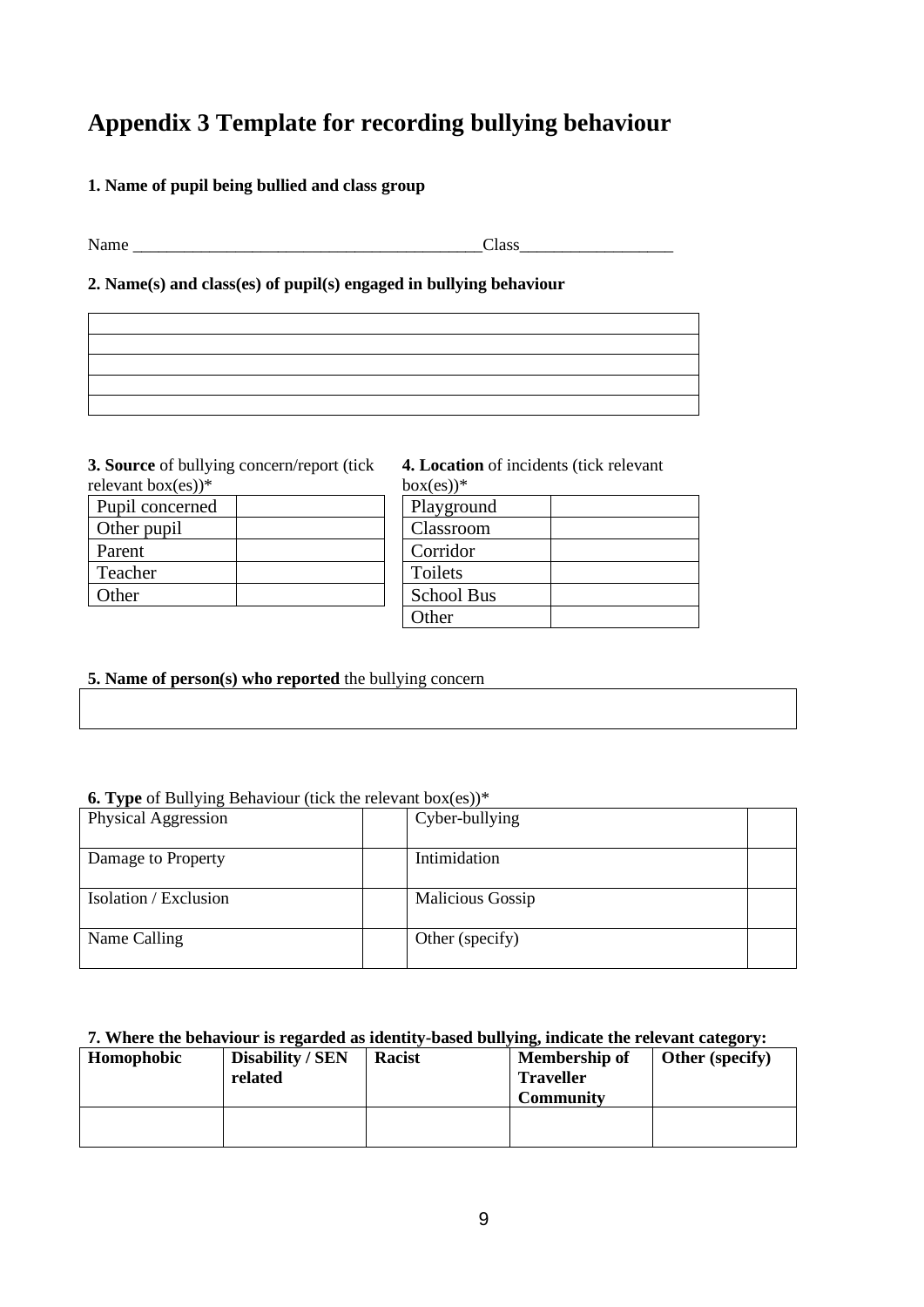## **8. Brief Description of bullying behaviour and its impact**

#### **9. Details of actions taken**

**Signed: \_\_\_\_\_\_\_\_\_\_\_\_\_\_\_\_\_\_\_\_\_\_\_\_\_\_\_ (Relevant Teacher) Date: \_\_\_\_\_\_\_\_\_\_\_\_\_\_\_**

**Date submitted to Principal / Deputy Principal: \_\_\_\_\_\_\_\_\_\_\_\_\_\_\_\_\_\_\_\_\_\_\_\_\_\_\_\_\_\_\_\_\_\_**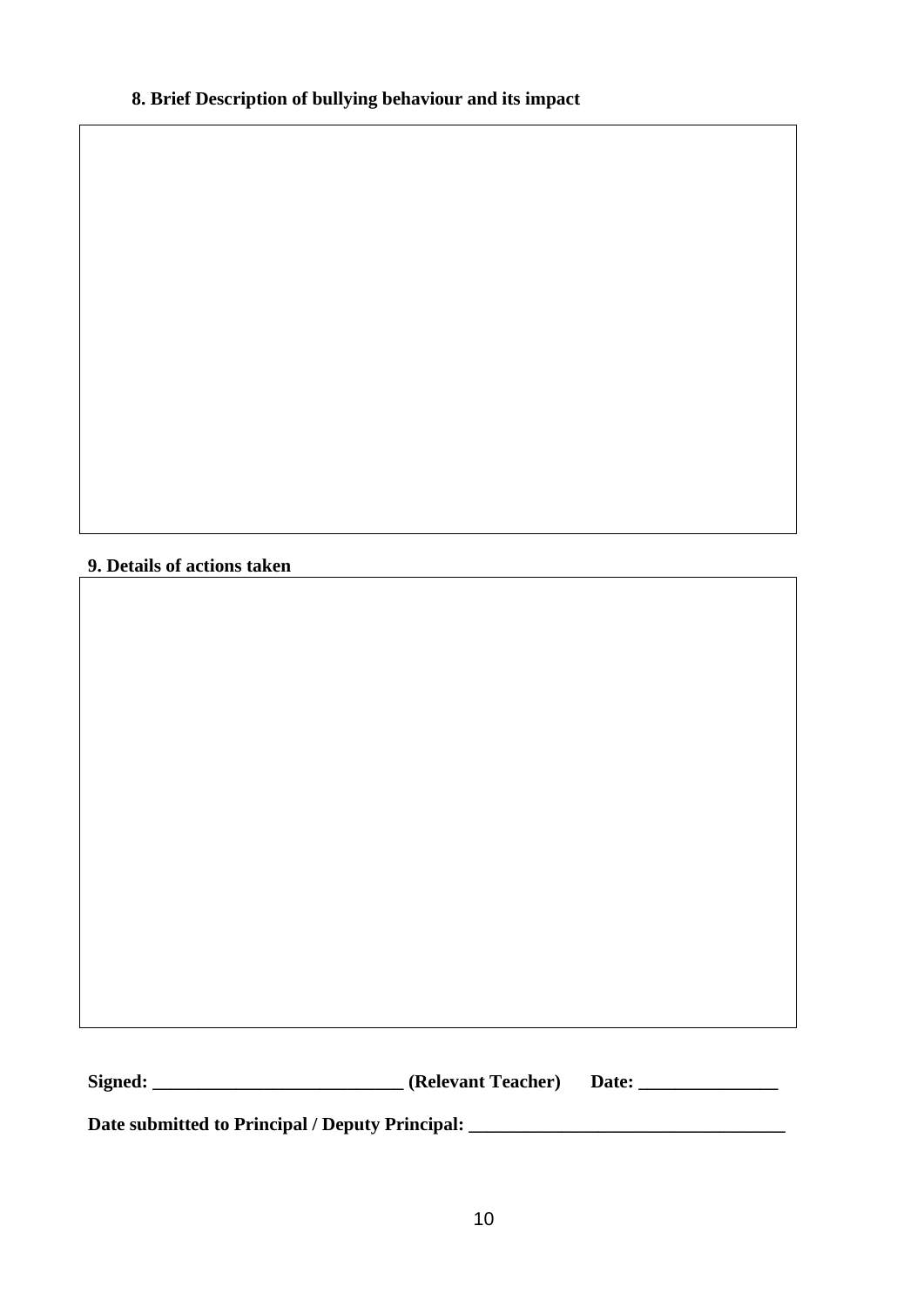#### **Appendix 4: Procedures for investigating and dealing with bullying**

All reports will be recorded on the template at appendix 5. If, after investigation, an incident of bullying is found to have occurred, then the template at appendix 3 will be used. The school's procedures will be consistent with the following:

- (i) The primary aim for the relevant teacher in investigating and dealing with bullying is to resolve any issues and to restore, as far as is practicable, the relationships of the parties involved (rather than to apportion blame);
- (ii) In investigating and dealing with bullying, the teacher will exercise his/her professional judgement to determine whether bullying has occurred and how best the situation might be resolved;
- (iii) All reports, including anonymous reports of bullying must be investigated and dealt with by the relevant teacher. In that way pupils will gain confidence in 'telling'. This confidence factor is of vital importance. It should be made clear to all pupils that when they report incidents of bullying they are not considered to be telling tales but are behaving responsibly;
- (iv) Non-teaching staff such as secretaries, special needs assistants (SNAs), bus escorts, caretakers, cleaners must be encouraged to report any incidents of bullying behaviour witnessed by them, or mentioned to them, to the relevant teacher;
- (v) Parents and pupils are required to co-operate with any investigation and assist the school in resolving any issues and restoring, as far as is practicable, the relationships of the parties involved as quickly as possible;
- (vi) It is very important that all involved (including each set of pupils and parents) understand the above approach from the outset;
- (vii) Teachers should take a calm, unemotional problem-solving approach when dealing with incidents of alleged bullying behaviour reported by pupils, staff or parents;
- (viii) Incidents are generally best investigated outside the classroom situation to ensure the privacy of all involved;
- (ix) All interviews should be conducted with sensitivity and with due regard to the rights of all pupils concerned. Pupils who are not directly involved can also provide very useful information in this way;
- (x) When analysing incidents of bullying behaviour, the relevant teacher should seek answers to questions of what, where, when, who and why. This should be done in a calm manner, setting an example in dealing effectively with a conflict in a non-aggressive manner;
- (xi) If a group is involved, each member should be interviewed individually at first. Thereafter, all those involved should be met as a group. At the group meeting, each member should be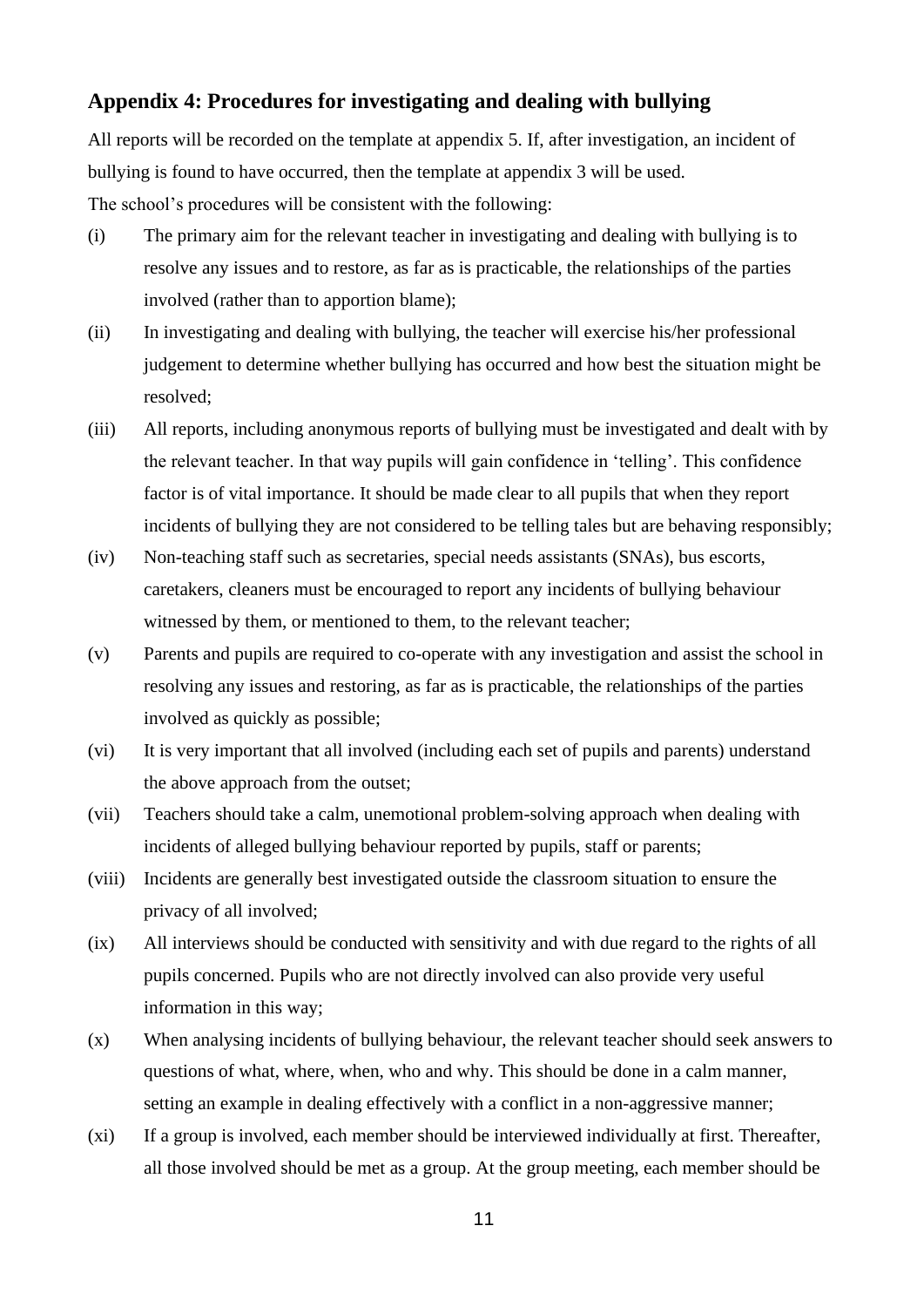asked for his/her account of what happened to ensure that everyone in the group is clear about each other's statements;

- (xii) Each member of a group should be supported through the possible pressures that they may face them from the other members of the group after interview by the teacher;
- (xiii) It may also be appropriate or helpful to ask those involved to write down their account of the incident(s);
- (xiv) In cases where it has been determined by the relevant teacher that bullying behaviour has occurred, the parents of the parties involved should be contacted at an early stage to inform them of the matter and explain the actions being taken (by reference to the school policy). The school should give parents an opportunity of discussing ways in which they can reinforce or support the actions being taken by the school and the supports for their pupils;
- (xv) Where the relevant teacher has determined that a pupil has been engaged in bullying behaviour, it should be made clear to him/her how he/she is in breach of the school's antibullying policy and efforts should be made to try to get him/her to see the situation from the perspective of the pupil being bullied;
- (xvi) It must also be made clear to all involved (each set of pupils and parents) that in any situation where disciplinary sanctions are required, this is a private matter between the pupil being disciplined, his or her parents and the school;
- (xvii) Follow-up meetings with the relevant parties involved should be arranged separately with a view to possibly bringing them together at a later date if the pupil who has been bullied is ready and agreeable. This can have a therapeutic effect;
- (xviii) In cases where the relevant teacher considers that the bullying behaviour has not been adequately and appropriately addressed within 20 school days after he/she has determined that bullying behaviour has occurred, it must be recorded by the relevant teacher in the recording template at **Appendix 3** (See Section 6.8.10 (iii));
- (xix) In determining whether a bullying case has been adequately and appropriately addressed the relevant teacher must, as part of his/her professional judgement, take the following factors into account:
	- o Whether the bullying behaviour has ceased;
	- o Whether any issues between the parties have been resolved as far as is practicable;
	- o Whether the relationships between the parties have been restored as far as is practicable; and
	- o Any feedback received from the parties involved, their parents or the school Principal or Deputy Principal;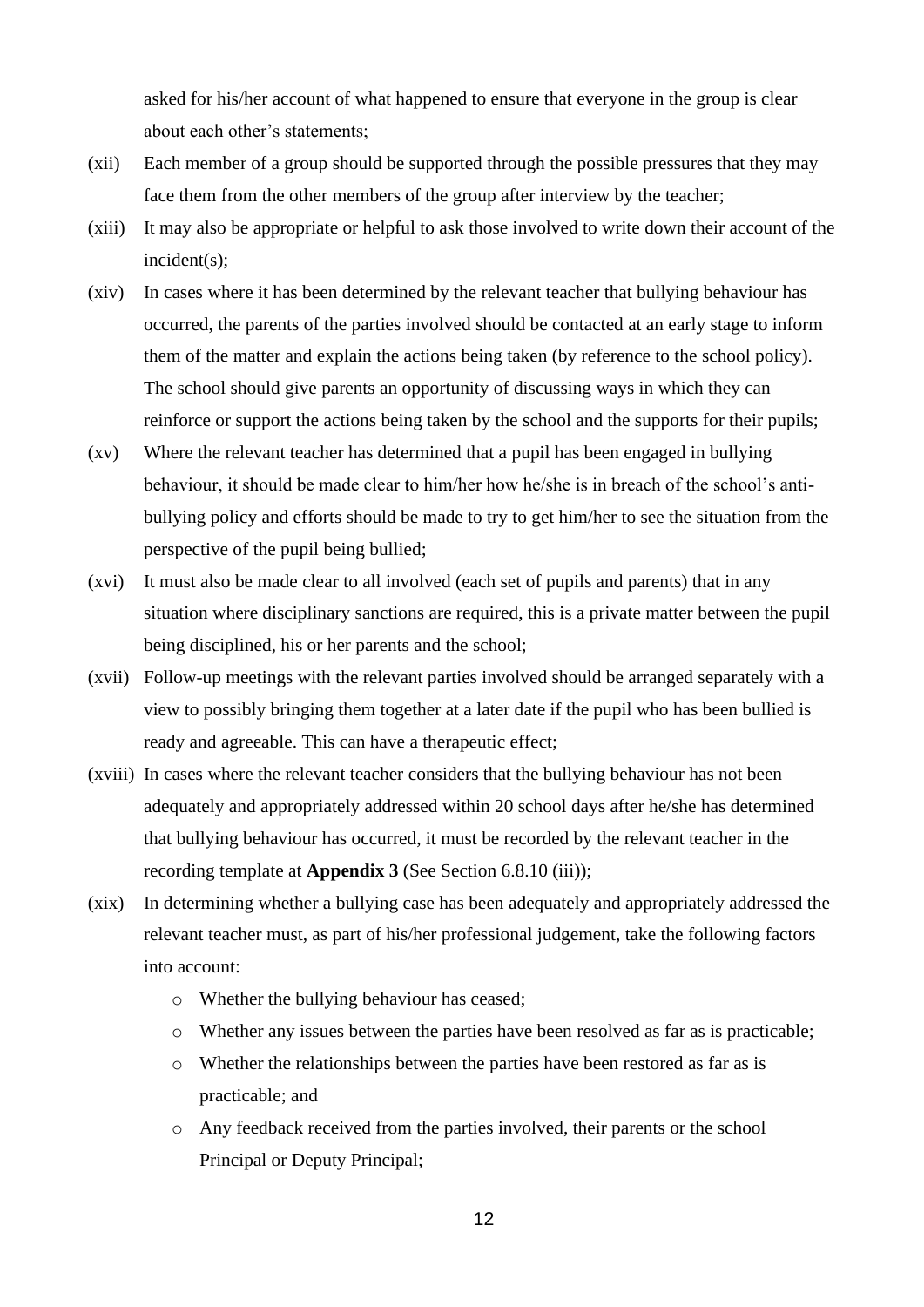- (xx) Where a parent is not satisfied that the school has dealt with a bullying case in accordance with these procedures, the parents must be referred, as appropriate, to the school's complaints procedures;
- (xxi) In the event that a parent has exhausted the school's complaints procedures and is still not satisfied, the school must advise the parents of their right to make a complaint to the Ombudsman for Children.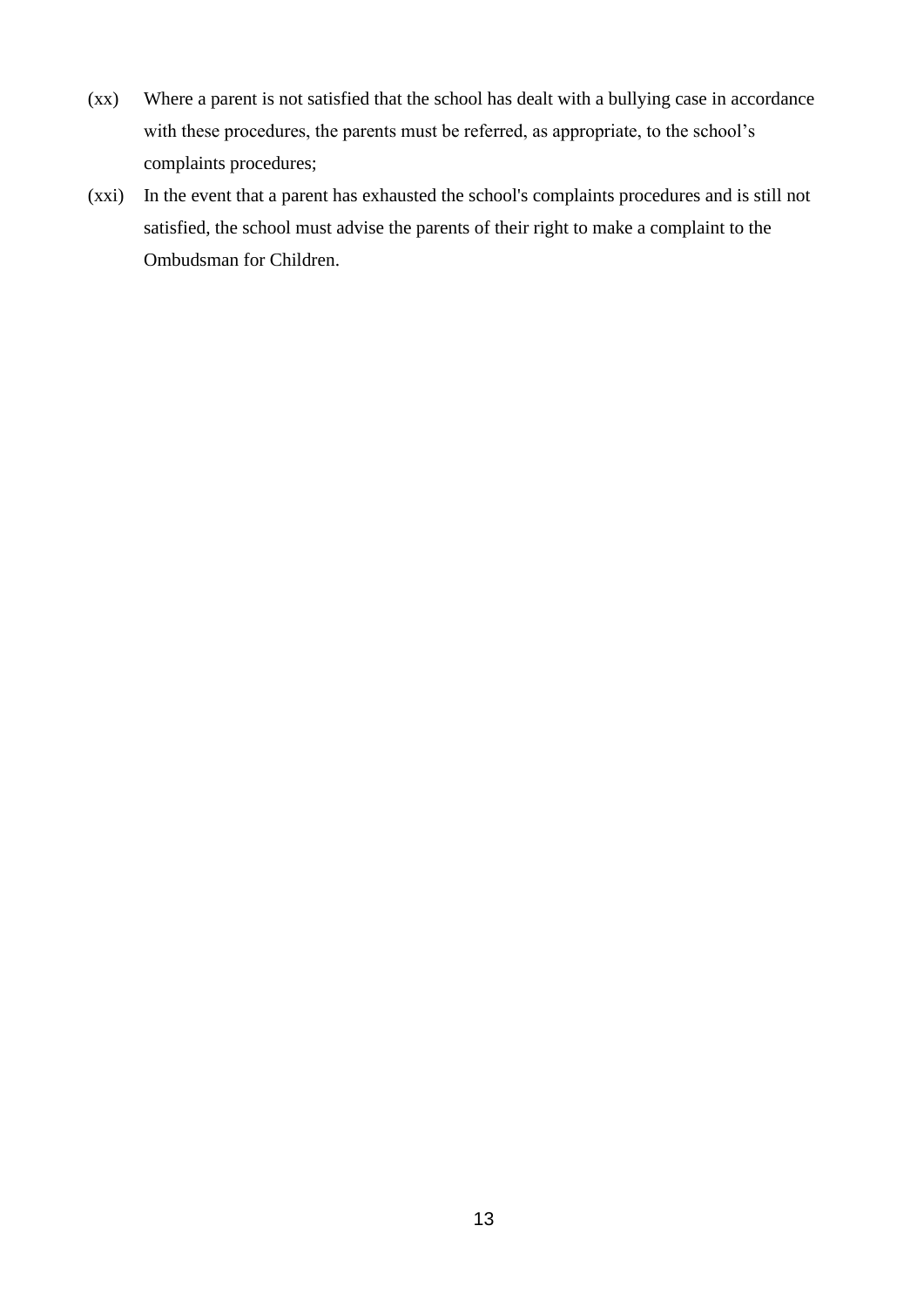## **Appendix 5a: CBS Primary, Wexford**

## **Template for the recording of, and initial investigation of, alleged bullying behaviour**

**1: Who is believed to be experiencing unwanted, negative behaviour** Name \_\_\_\_\_\_\_\_\_\_\_\_\_\_\_\_\_\_\_\_\_\_\_\_\_\_\_\_\_\_\_\_\_\_\_\_\_\_\_\_\_Class\_\_\_\_\_\_\_\_\_\_\_\_\_\_\_\_\_\_

**1.A. Is this the first instance of such behaviour towards this child? Y/N**

## **2: Who is believed to be involved in this bullying behaviour?**

## **3. Who reported the concern? 4. Where is it alleged that**

| Pupil       |  |
|-------------|--|
| concerned   |  |
| Other pupil |  |
| Parent      |  |
| Teacher     |  |
| Other       |  |

# **bullying is happening?**

| Playground        |  |
|-------------------|--|
| Classroom         |  |
| Corridor          |  |
| Toilets           |  |
| <b>School Bus</b> |  |
| Other             |  |

## **5. Please include name of person who made this report:**

## **6. What sort of behaviour is going on?**

| <b>Physical Aggression</b> | Cyber-bullying          |  |
|----------------------------|-------------------------|--|
| Damage to Property         | Intimidation            |  |
| Isolation / Exclusion      | <b>Malicious Gossip</b> |  |
| Name Calling               | Other (specify)         |  |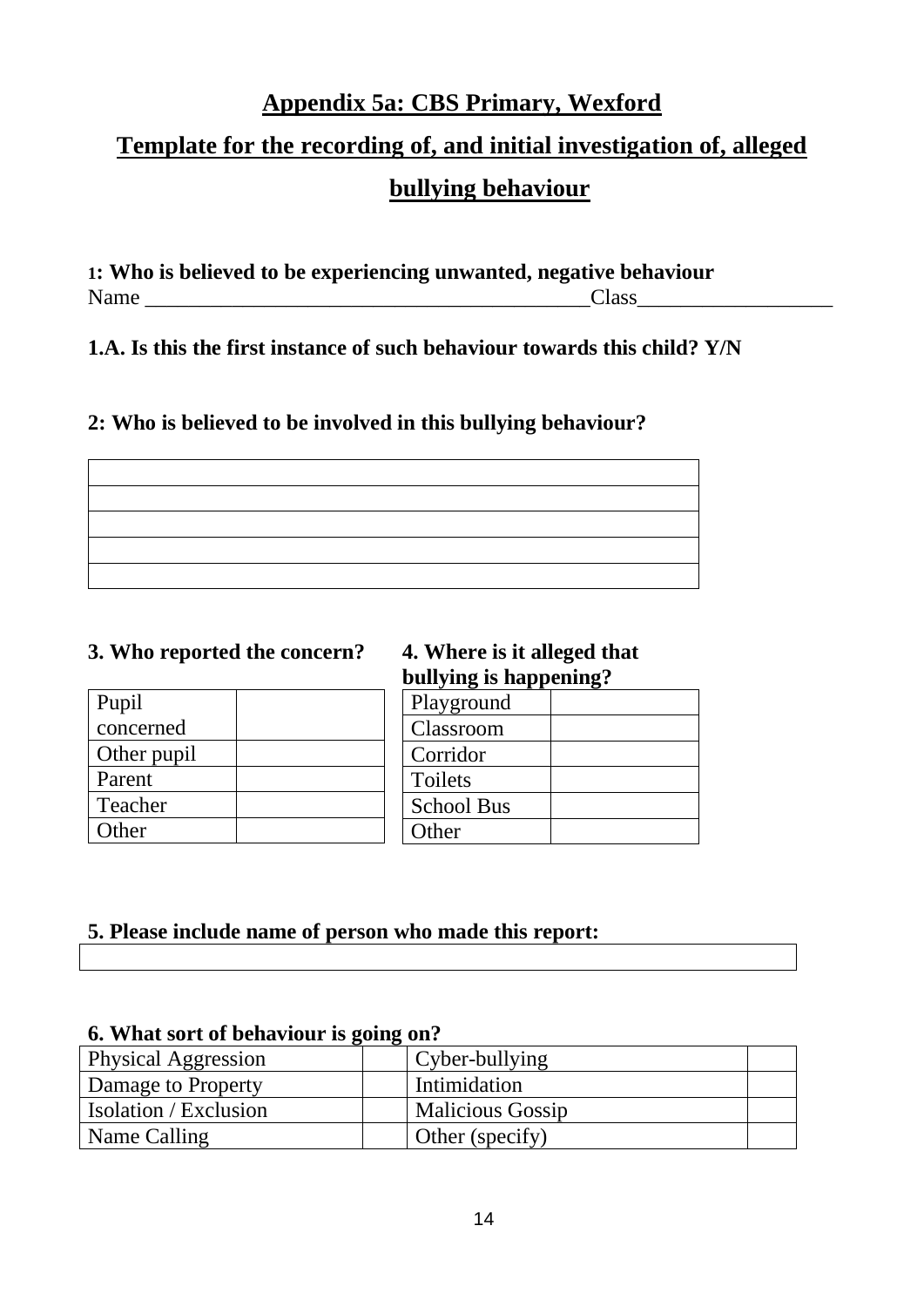**7. Please describe the alleged behaviour in more detail. Please also describe the impact of the behaviour.** 

**Signed: \_\_\_\_\_\_\_\_\_\_\_\_\_\_\_\_\_\_\_\_\_\_\_\_\_\_\_\_\_\_\_\_\_\_\_\_\_\_** 

Person making then report/relevant teacher on behalf of child making the report

**Date: \_\_\_\_\_\_\_\_\_\_\_\_\_\_**